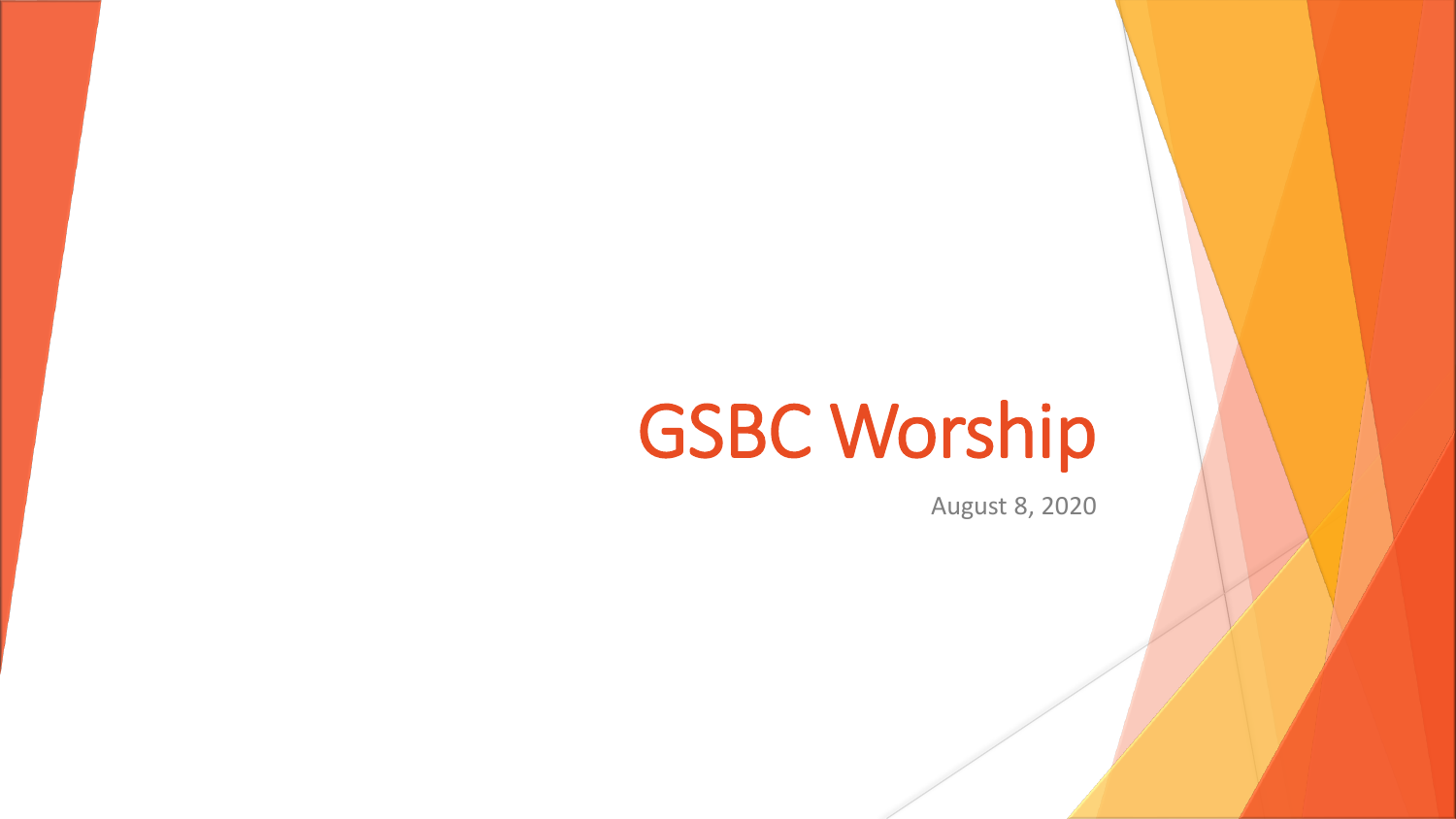Our Mission Statement

The mission of Good Shepherd Baptist Church is to be a supportive, open, growing Christian community that reaches out to all in a spirit of unconditional love.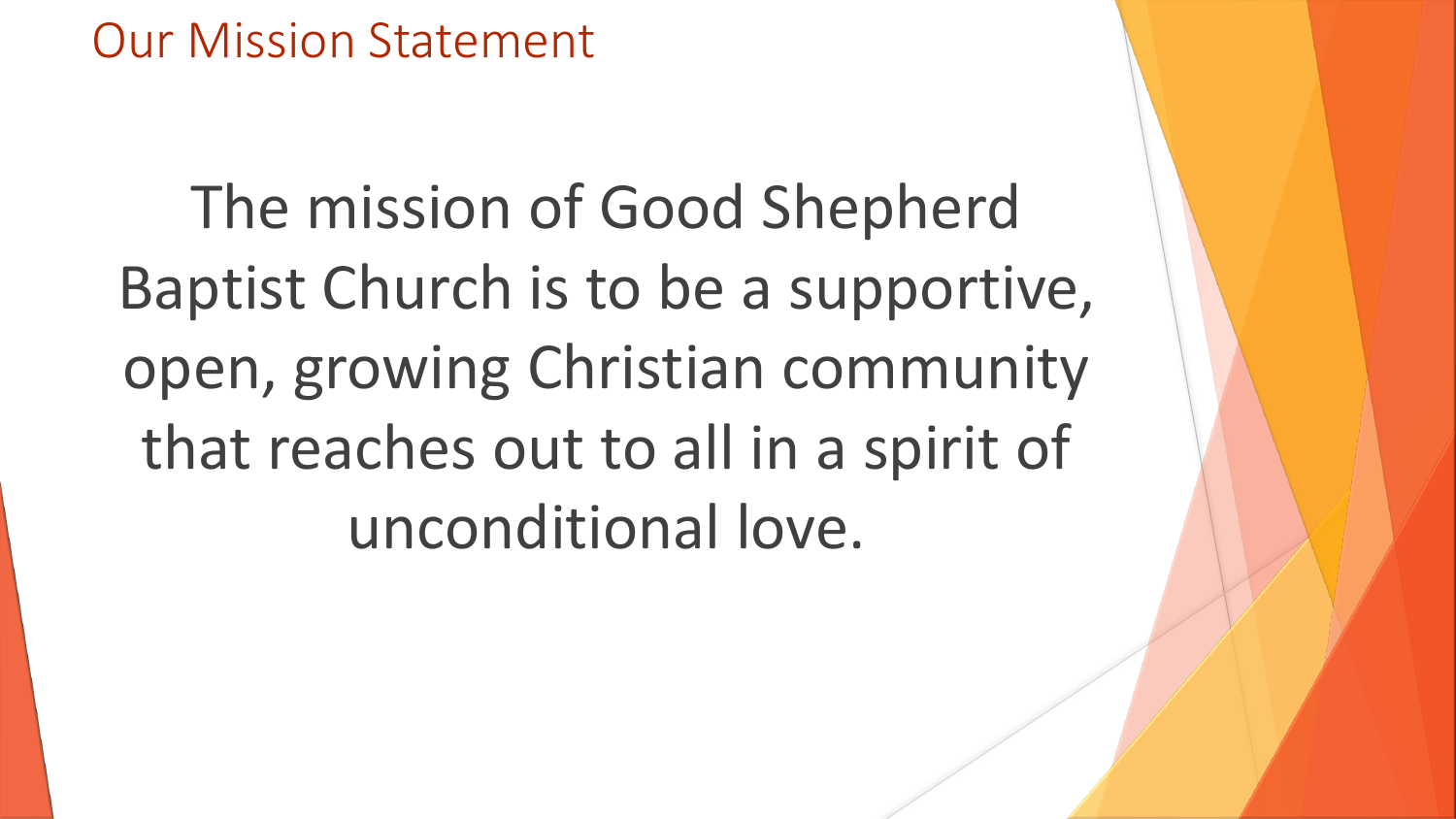HYMN #CH 286 "This is the Day" (2x)

 $\blacktriangleright$  This is the day, this is the day that the Lord has made, that the Lord has made.

We will rejoice, we will rejoice and be glad in it, and be glad in it.

This is the day that the Lord has made, we will rejoice and be glad in it.

This is the day, this is the day that the Lord has made.

CCLI License #2638326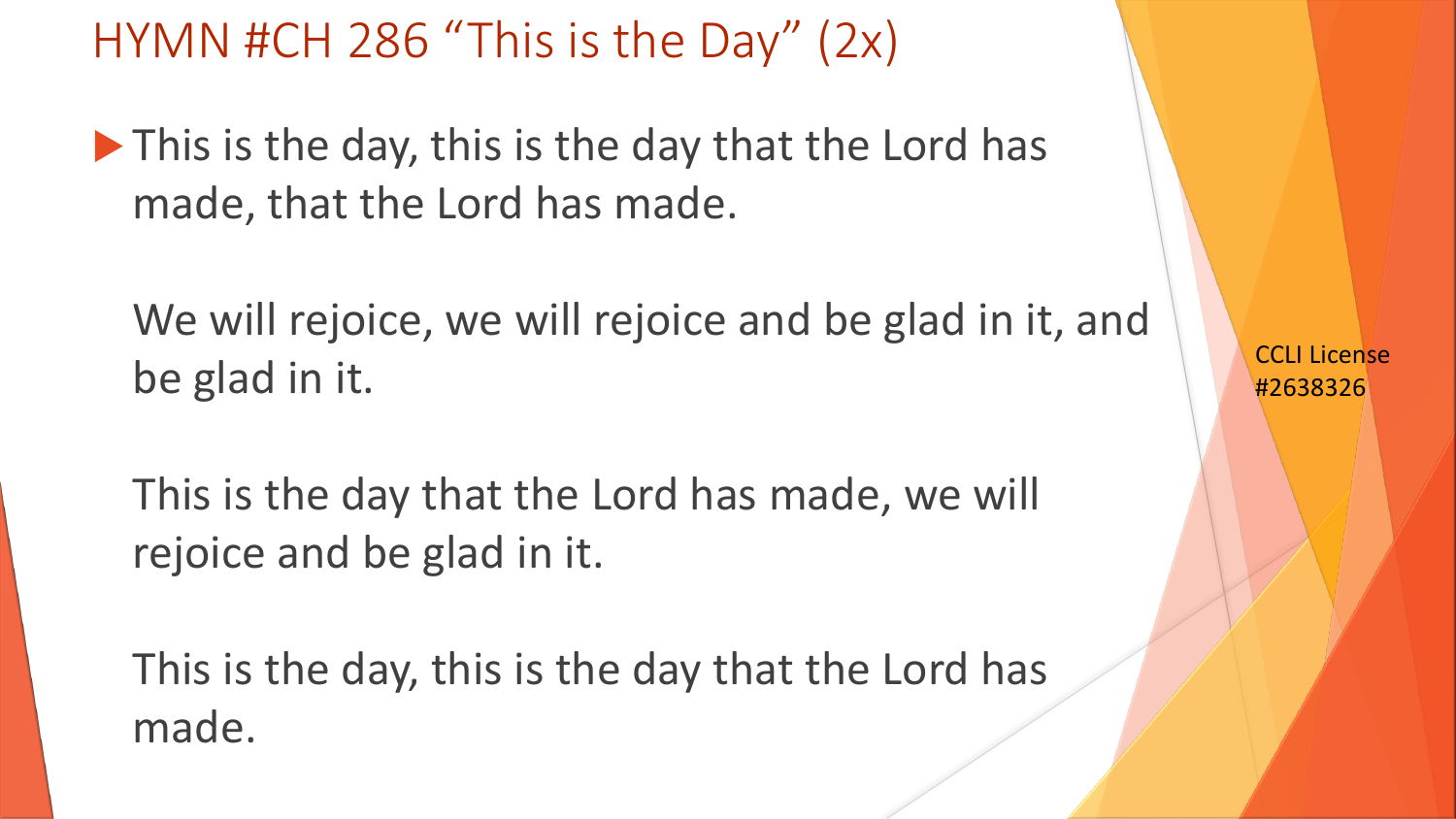### CALL TO WORSHIP—from Psalm 118

- ELEADER: My strength and song is God, source of my salvation.
- **PEOPLE: Cry with joy at redemption in the tents of the righteous; your hand is steadfast with strength.**
- ▶ LEADER: I will not die; I will live—to tell the deeds of the Living God.
- ▶ PEOPLE: Open for me the gates of justice; I will enter to give thanks to **your name.**
- EXADER: I will give thanks to you, for you humbled me; only then could you become my source of help.
- **PEOPLE: The rock rejected by builders has become the cornerstone of faith.**
- LEADER: Coming from the Creator, it was, in our eyes, a wonder.
- **ALL: This is the day that our Source of Joy has made; Let us exult and rejoice in it!**

Adapted from *The Complete Psalms,* Pamela Greenberg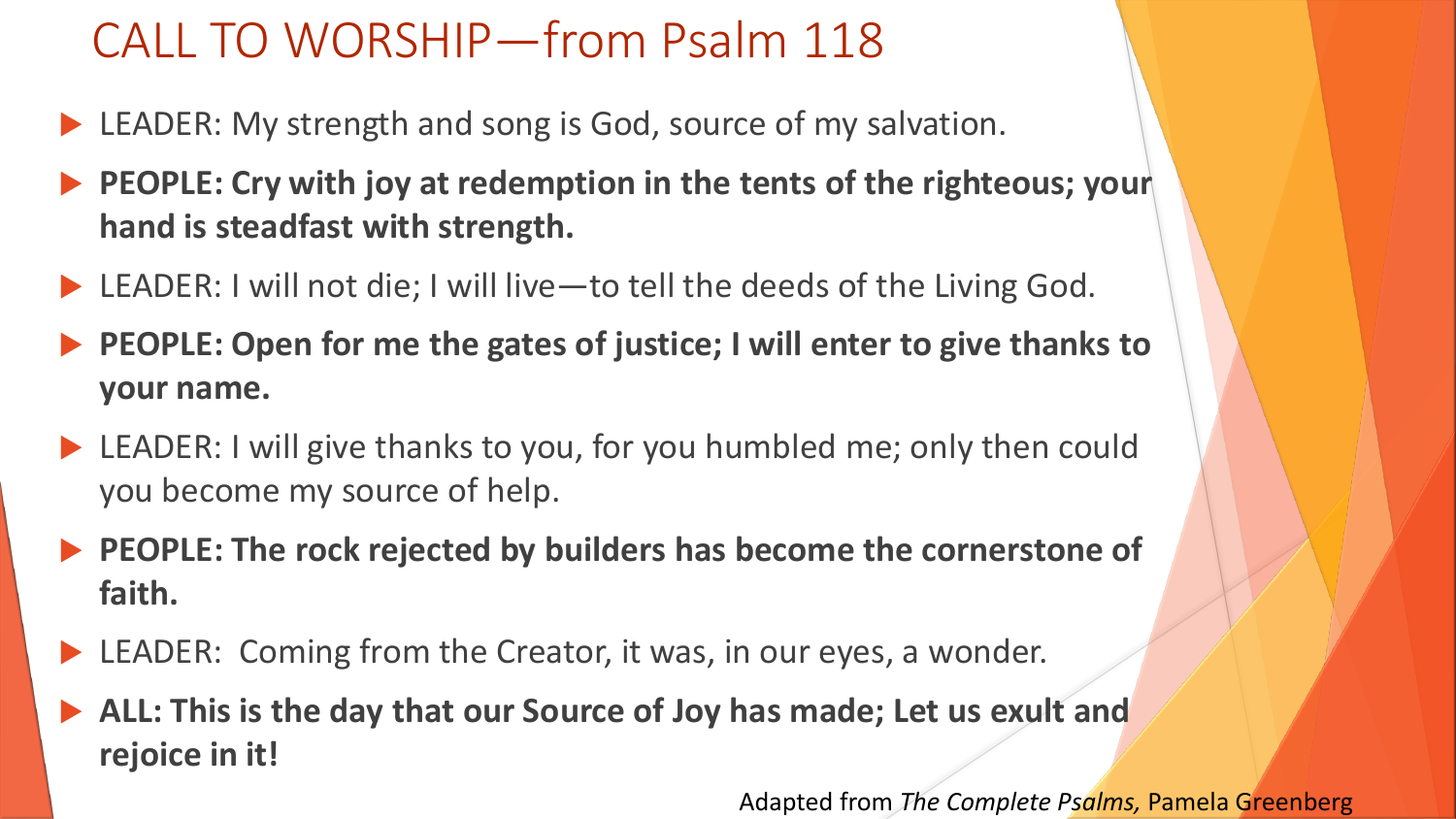### HYMN # CH 537 "My Hope is Built" *(1, 2, 4)*

- My hope is built on nothing less than Jesus' blood and righteousness. I dare not trust the sweetest frame, but wholly lean on Jesus' name.
- [Refrain:]

On Christ the solid Rock I stand; all other ground is sinking sand; all other ground is sinking sand.

- ▶ When darkness veils his lovely face, I rest on his unchanging grace. In every high and stormy gale my anchor holds within the veil. [Refrain]
- When he shall come with trumpet sound, O may I then in him be found! Dressed in his righteousness alone, faultless to stand before the throne. [Refrain]

CCLI License #2638326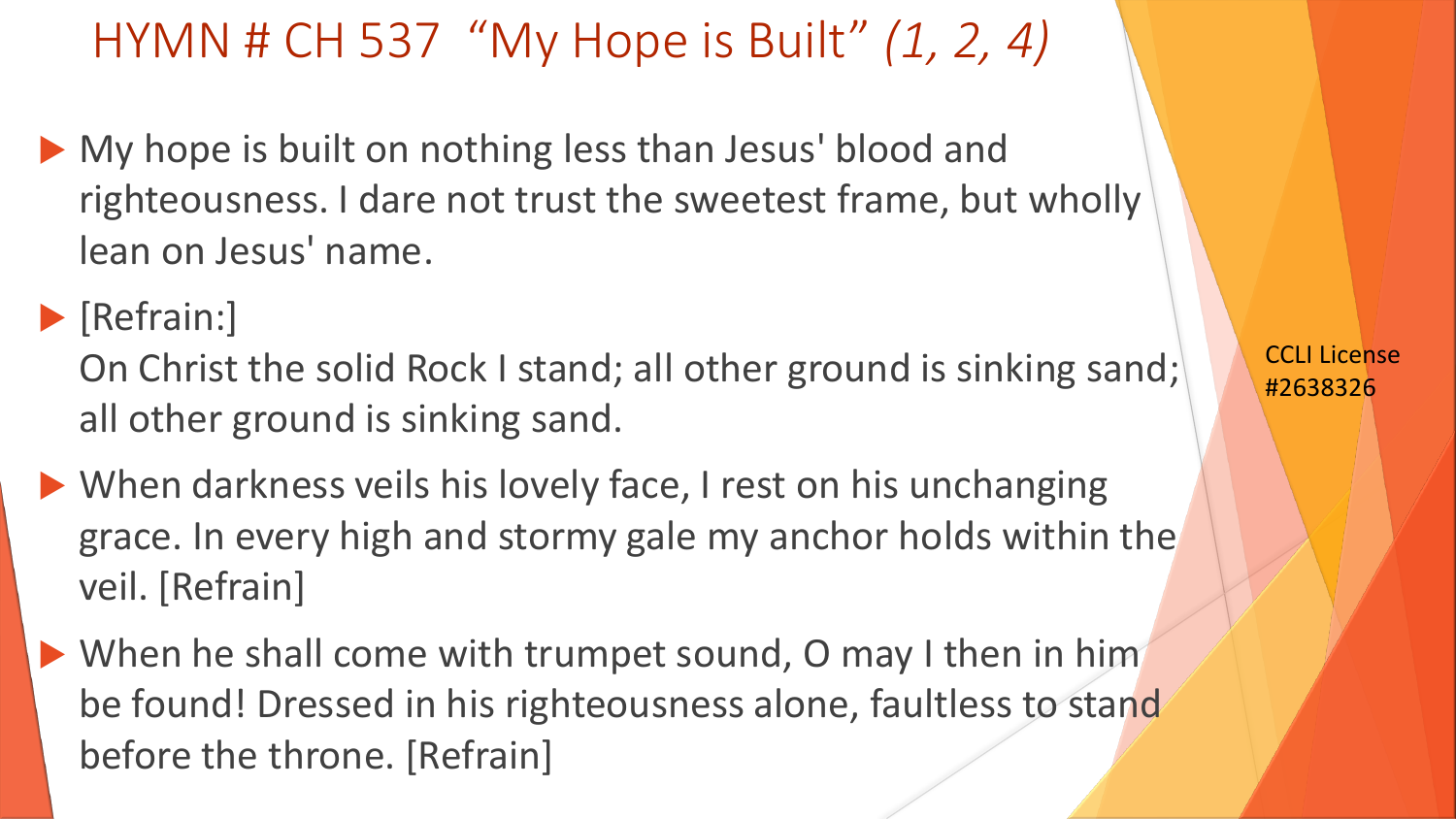### Receiving Of Our Offerings

*Praise God from whom all blessings flow, Whose constant love and grace we know. Bless now, O God, these gifts we give That others may in your peace live. Amen*.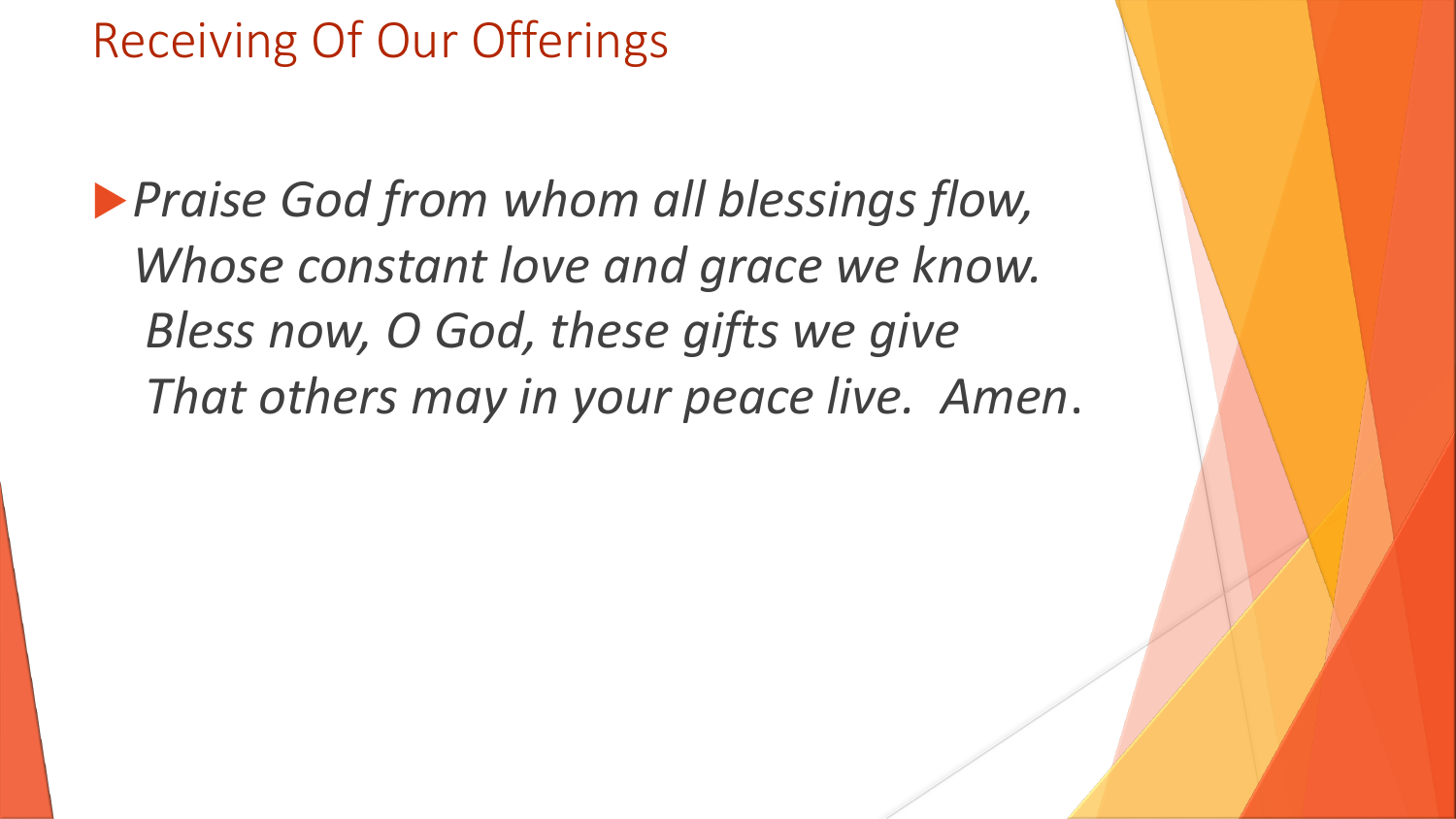HYMN #CH 514 "God, Who Touches Earth with Beauty" *(v. 1, 2, 3)*

- God, who touches earth with beauty, make my heart anew. With your Spirit recreate me pure and strong and true.
- Like your springs and running waters, make me crystal pure. Like your rocks of towering grandeur, make me strong and sure.
- Like your dancing waves in sunlight, make me glad and free. Like the straightness of the pine trees let me upright be.

CCLI License #2638326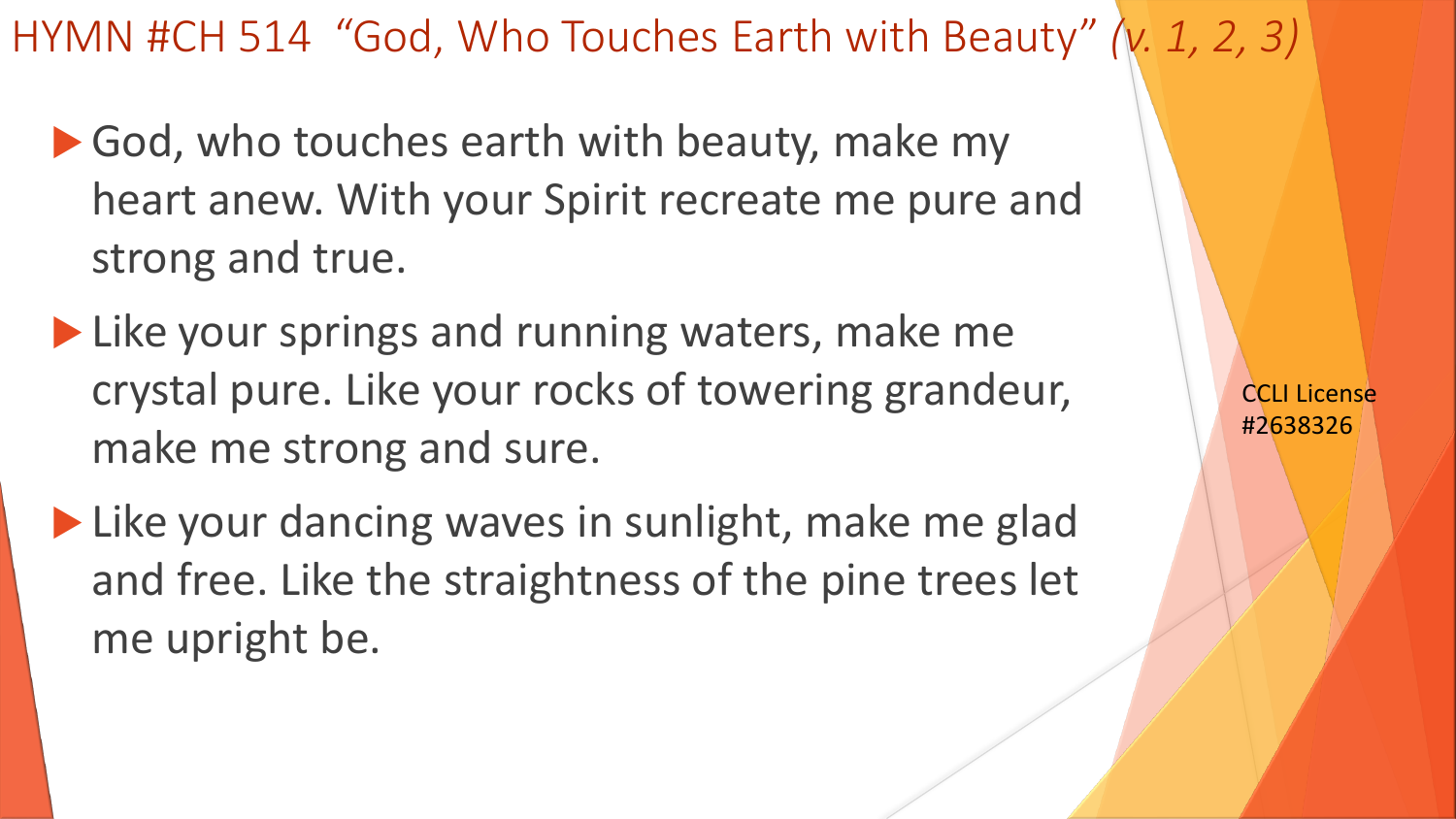### Scriptures & Sermon "Spirit of Restoration"

#### **I Corinthians 3:9-15; 15:20-28**

- For we are God's servants, working together; you are God's field, God's building. According to the grace of God given to me, like a skilled master builder I laid a foundation, and someone else is building on it. Each builder must choose with care how to build on it.
- For no one can lay any foundation other than the one that has been laid; that foundation is Jesus Christ. Now if anyone builds on the foundation with gold, silver, precious stones, wood, hay, straw the work of each builder will become visible, for the Day will disclose it, because it will be revealed with fire, and the fire will test what sort of work each has done. If what has been built on the foundation survives, the builder will receive a reward. If the work is burned up, the builder will suffer loss; the builder will be saved, but only as through fire.
- But in fact Christ has been raised from the dead, the first fruits of those who have died. For since death came through a human being, the resurrection of the dead has also come through a human being; for as all die in Adam, so all will be made alive in Christ. But each in his own order: Christ the first fruits, then at his coming those who belong to Christ. Then comes the end, when he hands over the kingdom to God the Father, after he has destroyed every ruler and every authority and power. For he must reign until he has put all his enemies under his feet. The last enemy to be destroyed is death. For "God has put all things in subjection under his feet." But when it says, "All things are put in subjection," it is plain that this does not include the one who put all things in subjection under him. When all things are subjected to him, then the Son himself will also be subjected to the one who put all things in subjection under him, so that God may be all in all.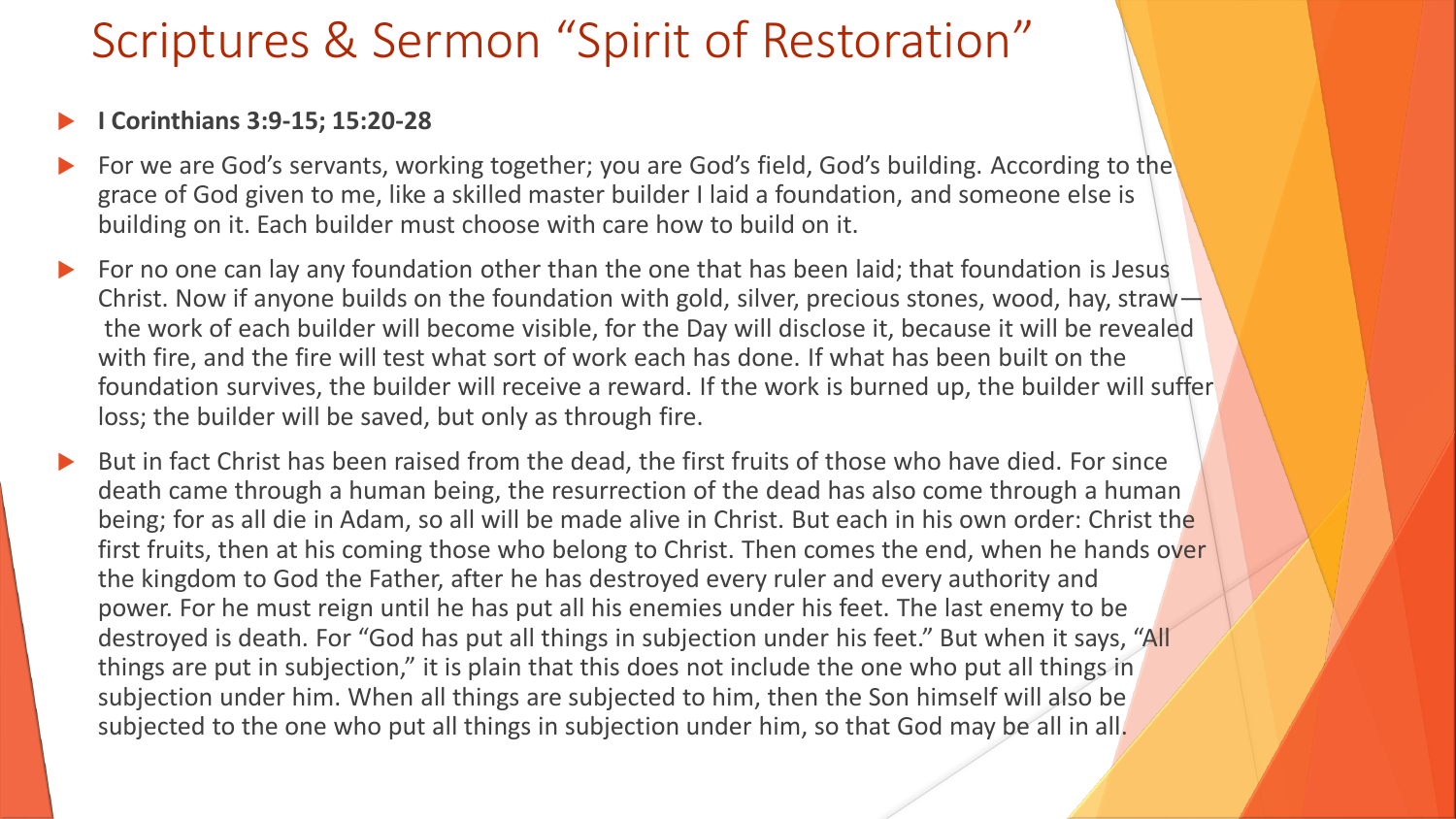### HYMN #CH 518 "This Is A Day of New Beginnings" (1, 3, 4)

- ▶ This is a day of new beginnings, time to remember and move on, time to believe what love is bringing, laying to rest the pain that's gone.
- Then let us, with the Spirit's daring, step from the past and leave behind our disappointment, guilt and grieving, seeking new paths, and sure to find.
- In faith we gather round the table to taste and share what love can do. This is a day of new beginnings; our God is making all things new.

CCLI License #2638326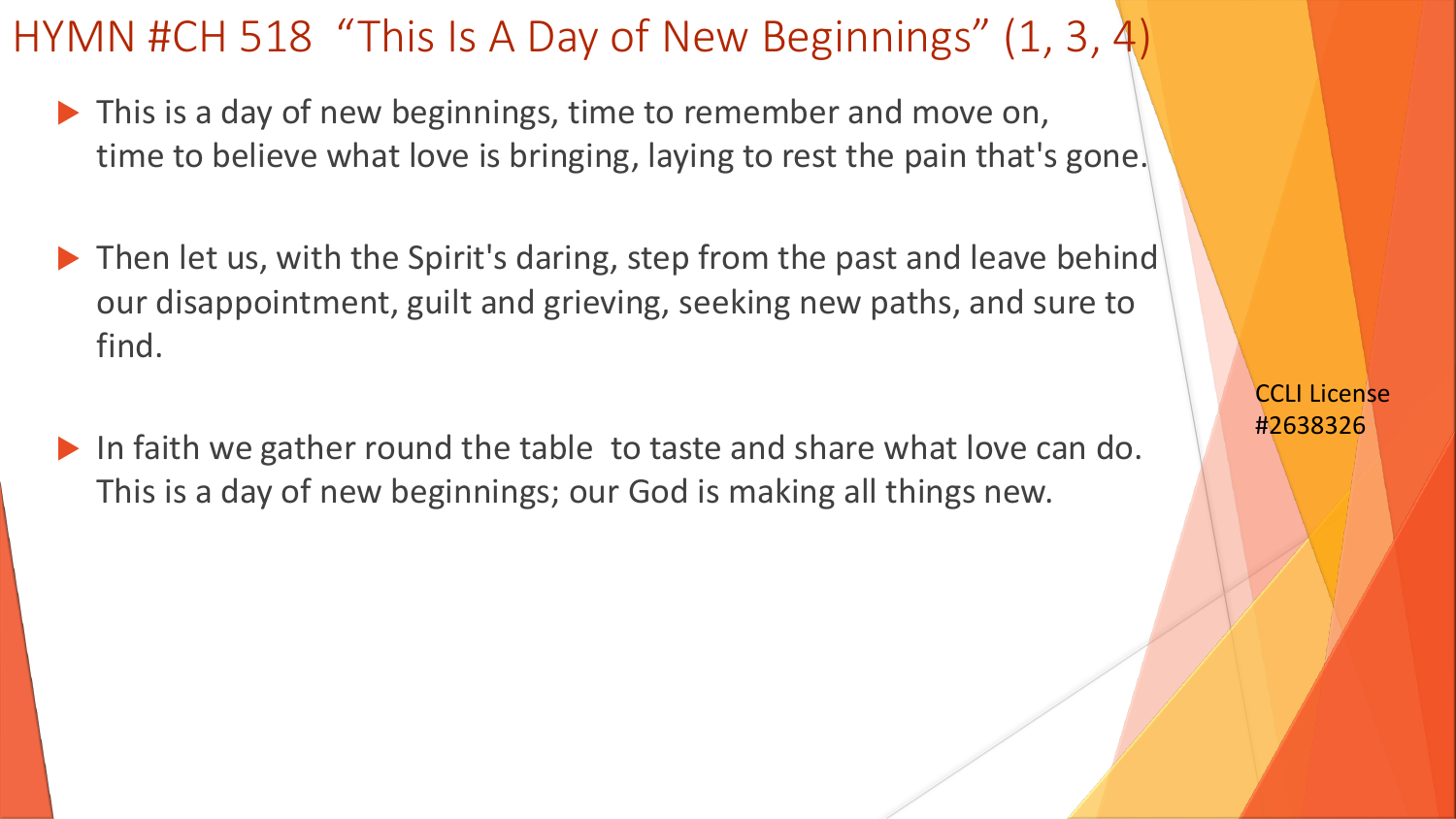### The Lord's Prayer

Our Father, who art in heaven, Hallowed be thy name.

Thy kingdom come, Thy will be done on earth, as it is in heaven. Give us this day our daily bread.

And forgive us our debts, as we forgive our debtors.

And lead us not into temptation, but deliver us from evil:

For thine is the kingdom, and the power, and the glory, forever. Amen